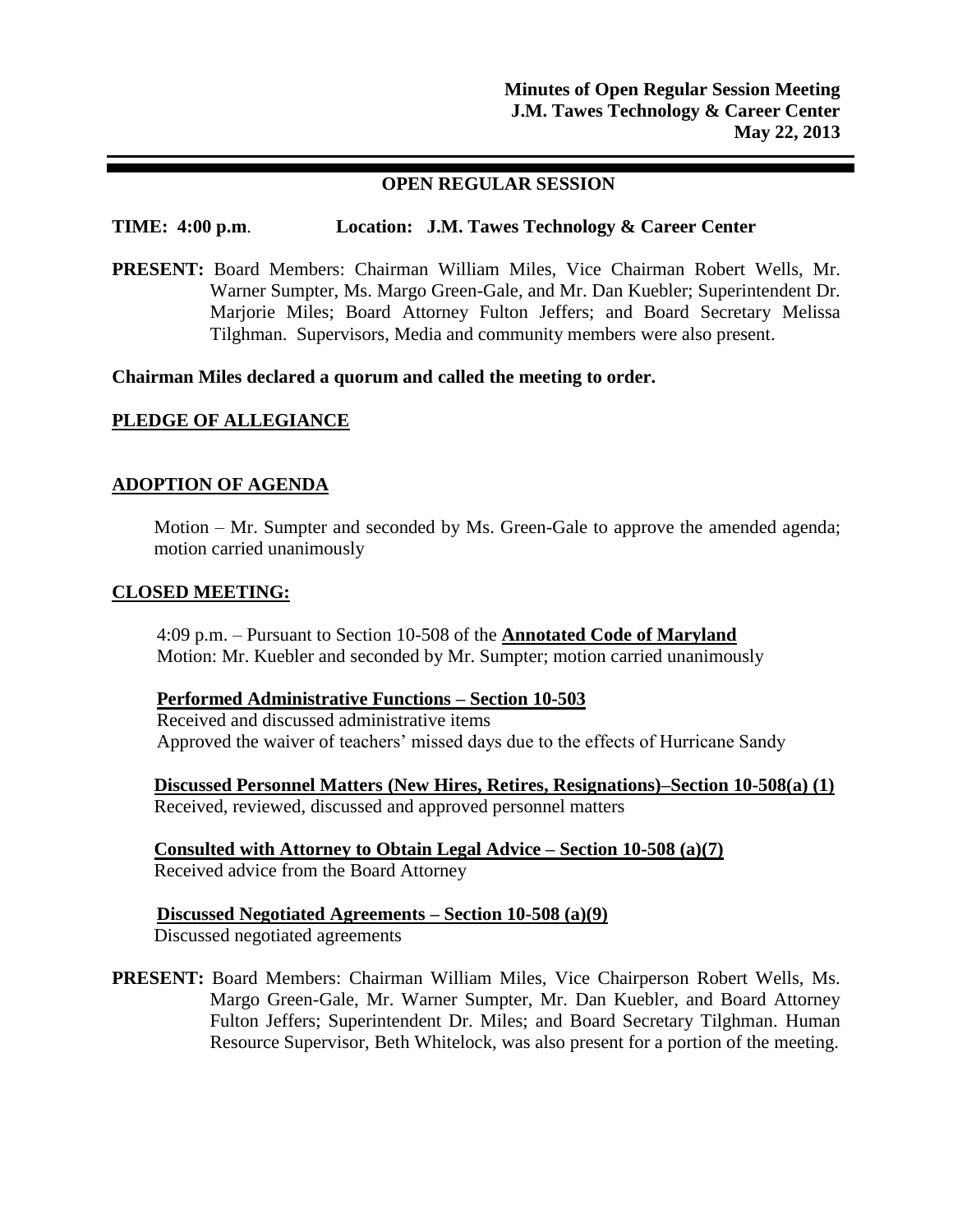# **The Board convened in an Open Regular Session - 6:30 p.m.**

Chairman Miles announced the Board's decision to waive the three days staff missed due to the effects of Hurricane Sandy.

# **Public Participation**

Several members of the community addressed the Board with their questions and concerns.

Mr. William Cain testified that the Board has only one employee, and that is the Superintendent. He stated that the request to remove Mr. William Johnson from the principal position at Washington Academy & High School is not related to the color of his skin, and in the past, ineffective principals have been removed.

Ms. Zelma Hayward testified that the Board comments made by Vice Chairman Wells and Mr. Kuebler indicating that Washington Academy & High School is "out of control" are unfounded. She stated that Crisfield Academy & High School should be labeled "Out of Control" as well. Ms. Hayward questioned the Board as to who called the Police to the April 16, 2013 Board meeting at Somerset Intermediate School.

Ms. Jeania Lankford testified that school administrators could be more effective.

Mr. Matt Lankford testified that the Somerset County Public School's staff and transportation supervisor, Mr. Jefferson were incompetent. Mr. Lankford was upset that the Board members and the County Commissioners had not been invited to attend the tour of the J.M. Tawes Technology & Career Center and Crisfield Academy & High School. The tour included Mr. Jefferson, Mr. Lankford and Dr. David Lever, Executive Director of the Public School Construction Program. Mr. Lankford also questioned the vote made at the April 16, 2013 Board meeting in which he stated that the Board approved the expansion of the J.M. Tawes Technology & Career Center.

Mr. Kirkland Hall thanked Mr. Lawson and staff for their assistance during the Student NAACP Recognition Awards. Mr. Hall addressed the Board's decision in the hiring of two assistant superintendents and if any community input was involved when these changes were made to the budget.

Ms. Bonnie Wells testified that the Spring Formal was awesome and thanked Mr. Kirkwood Cottman for his assistance at the formal. She questioned why the community is in support of Mr. Johnson, but, did not support Ms. Monique Ward when she was transferred from Crisfield High School as principal to Somerset Intermediate School as vice principal.

Mr. Garland Hayward, Town Commissioner, requested that two way communications be made between the community and the Board members. He asked that the Board meet with the Concerned Citizens for the Advancement of Somerset County. Mr. Kuebler requested that the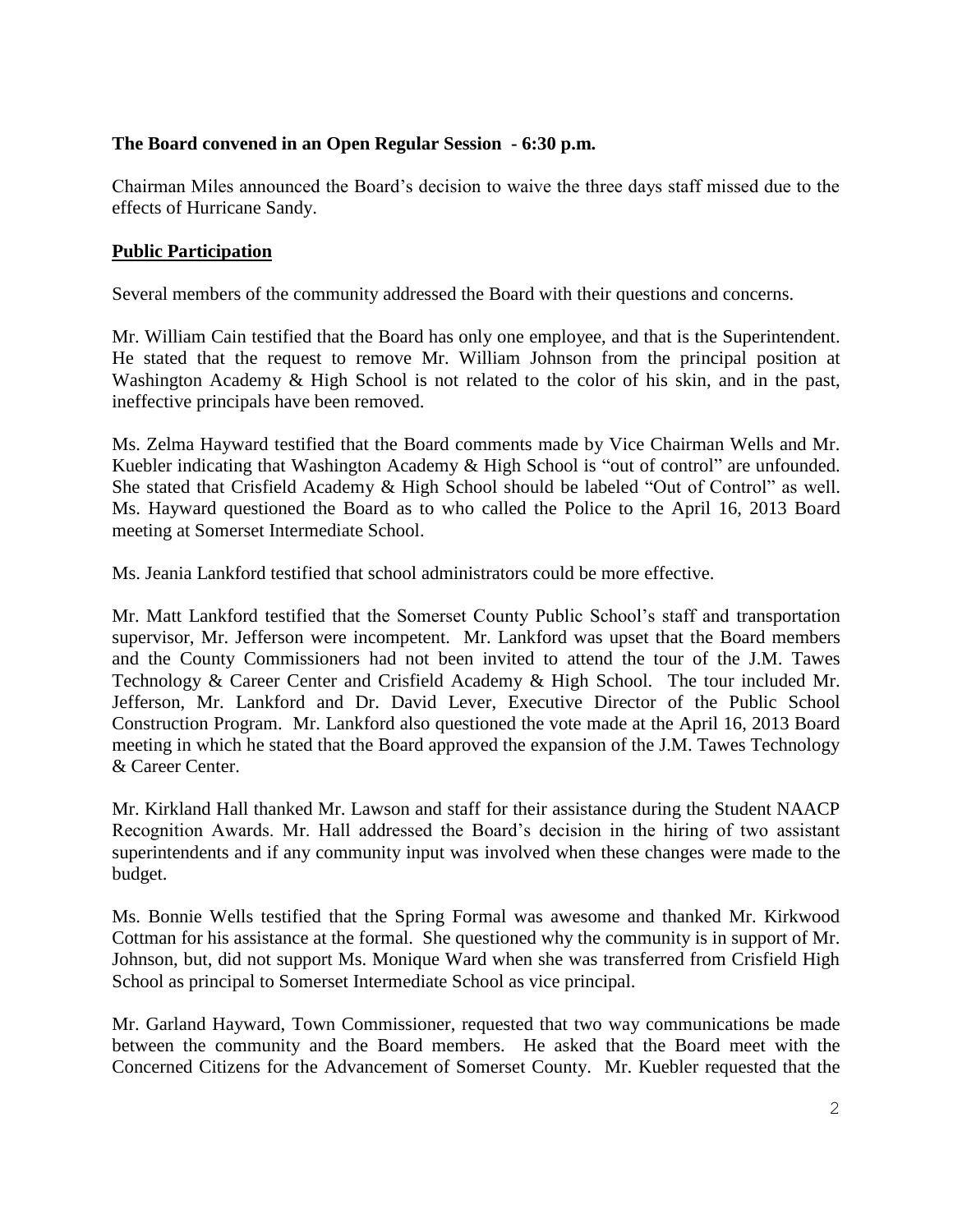community's requests be sent in writing.

# **United Way Presentation**

Mr. Leo Lawson and Vicki Nelson introduced Pam Gregory, United Way representative. Ms. Gregory thanked the schools for their assistance and commitment to helping the United Way foundation and distributed participation awards to each school principal.

# **Outstanding Volunteer Recognition**

Mr. Lawson introduced the following school volunteers and thanked them for their dedicated commitment and assistance in helping the students.

**Carter G. Woodson:** Mark Labo, Jennifer Clayton, Rose Tilghman, Eddie McCready, Julie Payne, Lorie Bishop, Kirston Brown, Audrey Waters, Pete Dashiell, Arlene Avery, Willie Smullen, Jeanette Christman, Amanda Ford

**Deal Island:** Barbara Jennings and Katie Kelly

**Greenwood Elementary:** Benita Rashaw

**Princess Anne Elementary:** Dino Ravizza and Paula Todd

# **Parent Involvement Matters Award Winners (PIMA)**

Mr. Lawson presented awards to Muno Elobaid, Tammy Zink and Chris Parkes for being named the Parent Involvement Matters Award winners. Ms. Martinez Aurelio was the 2012-2013 overall winner.

# **ROTC Cadet College Credits**

Major Kennemuth requested the Board's approval to allow the ROTC program to collaborate with Adams State University in providing college credits for completing a 120 hour course a semester. Each student will have to maintain a B+ average for the credit. The Board requested additional information about the credit courses.

# **Announcement of Closed Meetings:**

Chairman Miles announced that the Somerset County Board of Education met in Closed Sessions on the following dates pursuant to Section 10-508(a) and Section10-503 of the *Maryland Annotated Code* for the reasons listed below:

• May 14, 2013

 $\triangleright$  Reviewed and approved closed meeting minutes

 $\triangleright$  Discussed Personnel Matters – Section 10-508 (a)(1)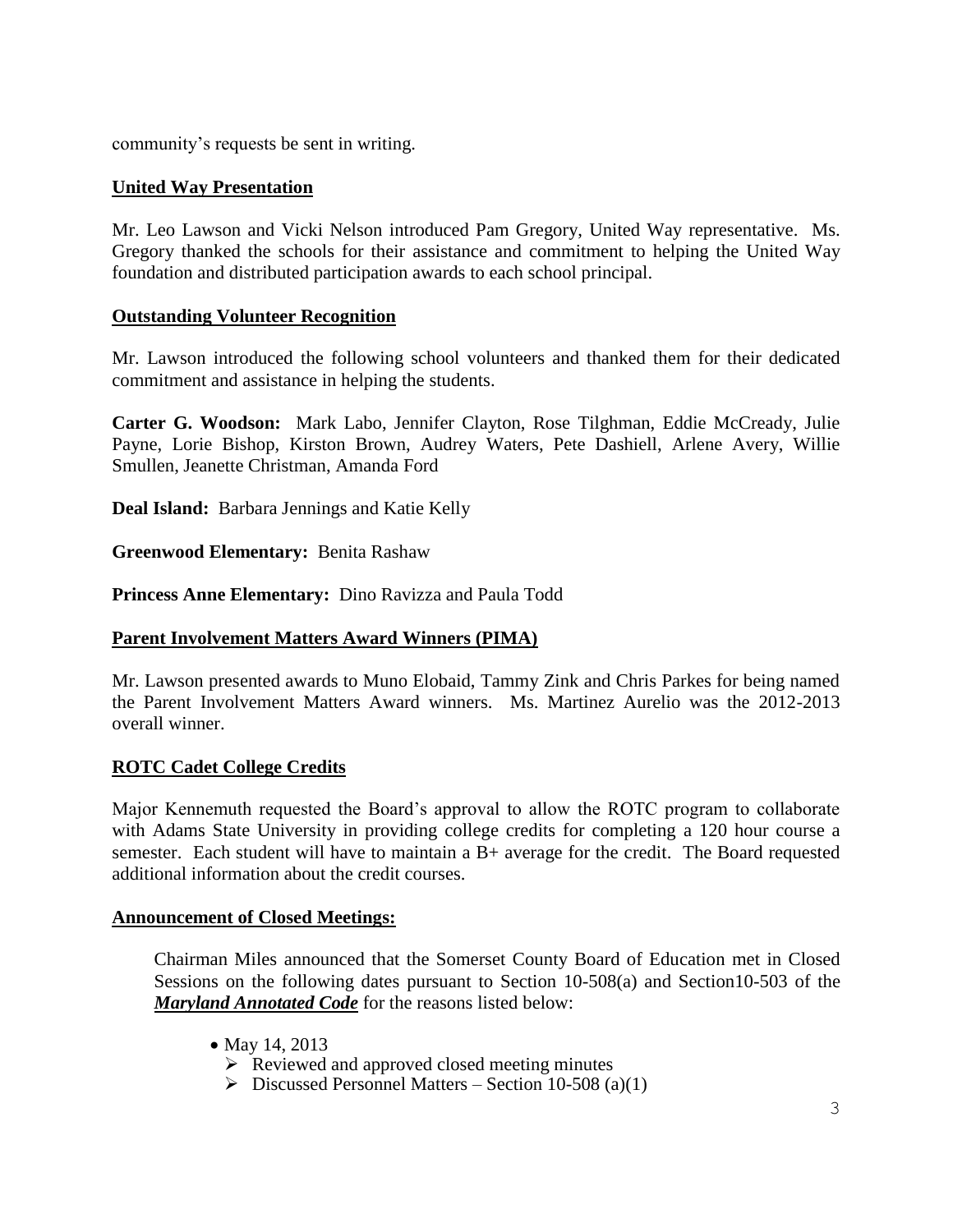o New Hires, Retires, Resignations

- $\triangleright$  Performed Administrative Functions Section 10-503
- $\triangleright$  Received Advice from Legal Counsel Section 10-508 (a) (7)
- $\triangleright$  Discussed matters related to Negotiated Agreements Section 10-508 (a) (9)
- May 22, 2013
	- $\triangleright$  Reviewed and approved closed meeting minutes
	- $\triangleright$  Discussed Personnel Matters Section 10-508 (a)(1) o New Hires, Retires, Resignations
	- $\triangleright$  Performed Administrative Functions Section 10-503
	- $\triangleright$  Received Advice from Legal Counsel Section 10-508(a)(7)
	- $\triangleright$  Discussed Negotiated Matters Section 10-508 (a)(9)

#### **Approval of Open Regular Session Minutes**

The Board unanimously agreed to table the approval of minutes.

#### **Student Board Members' Activities Reports**

The student Board representatives presented their school reports. The Board thanked the students and congratulated them on their future journeys.

#### **NEW BUSINESS**

# **Curriculum & Instruction**

#### **Life Skills Course Development**

Ms. Hopkins informed the Board that a Life Skills Course is being developed and will be implemented into the curriculum. She will cross check with what Somerset County Public Schools offers and what other states offer in their curriculum.

# **Math Transition Common Core Review Plan**

Ms. Michelle McGoogan and Ms. Tracie Schnieder showed a presentation on the Math Transition Common Core Review plan. Ms. McGoogan stated that Common Core subjects will be more vigorous. The outlay of the current curriculum is geared towards helping students gain more fluency in math. Mr. Kuebler requested an update in August, after teacher professional development and workshops are held.

#### **Summer Camp**

Ms. Holland presented the Board with the summer camp schedule for the elementary school students. The program will begin on July 1, 2013 and run until July 18, 2013 from 8:00 a.m. to 2:45 p.m. Transportation will be provided.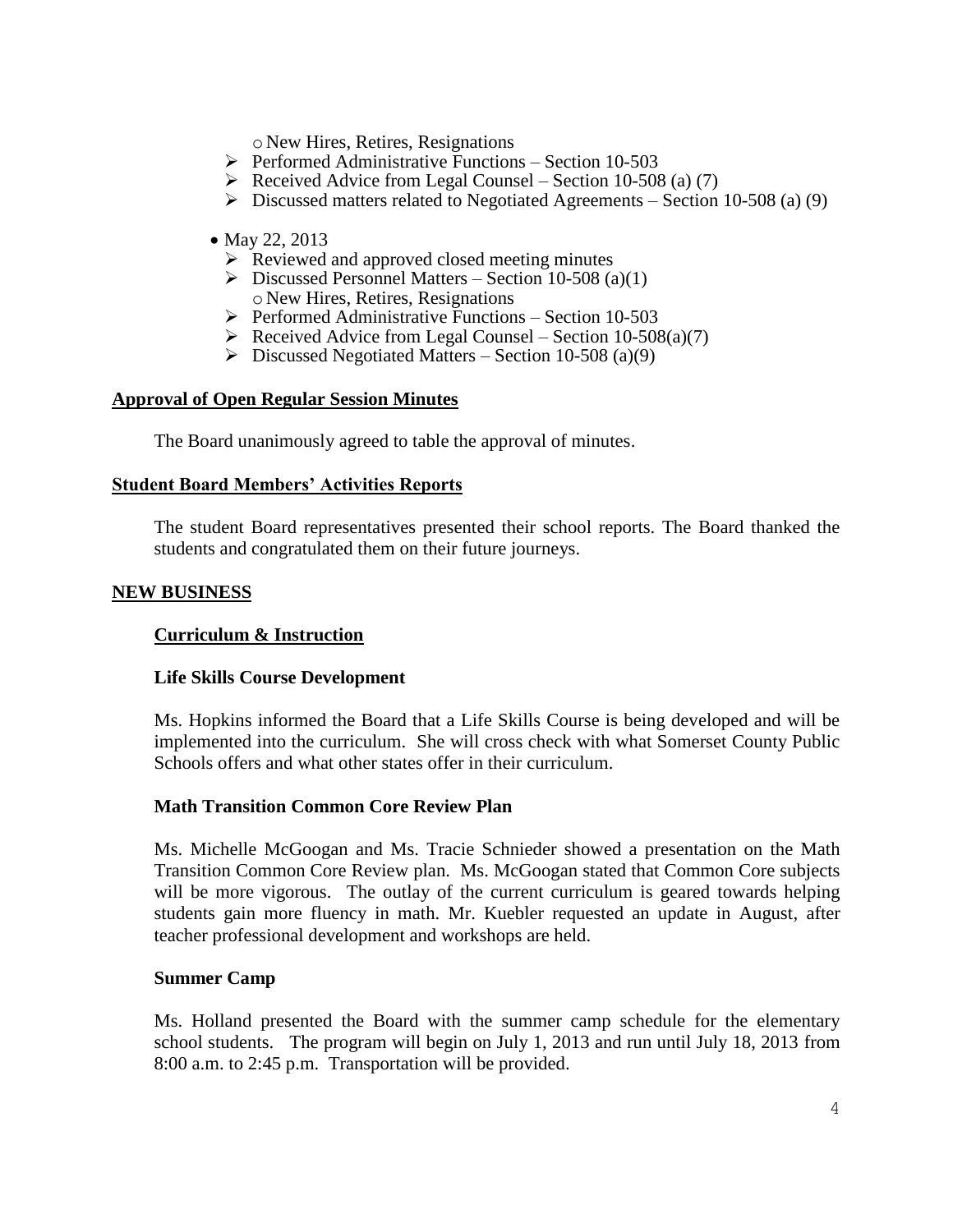Mr. Elebash provided a tentative schedule for secondary summer school which will begin July 22, 2013 and run through August 8, 2013 form 8:00 a.m. to 2:45 p.m. Math and Reading interventions will be provided for grades 6-8, credit recovery courses will be for grades 9-12, and enrichment sessions will be provided for grades  $6 - 12$ .

# **Washington High School Update**

Mr. William Johnson, Washington High School principal, introduced himself. He responded to several Board members negative statements about him at Board meetings, to the community and in the media. Mr. Johnson testified that he has taken every effort to become part of the community and is appalled by the negative comments from the Board members, especially Mr. Kuebler, whom he has never personally met or had any type of dialogue with. Mr. Johnson presented discipline data and referrals and stated that there has been a 51.3% decrease in discipline infractions from the 2010-2011 school year.

# **Strategic Plan**

Dr. Miles informed the Board that the Master Plan can be used for Strategic Planning and stated that the Board must set goals for the superintendent. The Board requested a sample copy of the Middle States strategic plan.

# **Financial Updates**

# **Budget Category Transfers**

A motion was called upon by Mr. Kuebler, seconded by Vice Chairman Wells, and passed to approve Ms. Smoker's category transfer request. Mr. Kuebler requested that Ms. Smoker send out a "Thank You" letter to the commissioners and include information describing the Somerset County Public Schools "buyout' clause.

# **Finance and Food Service Report**

Mr. Kuebler questioned comp-time payouts impact on the budget. Ms. Smoker informed the Board that the food service budget is currently in the positive by \$16,025.00

# **Facilities and Transportation**

Mr. Jefferson apologized for not informing the Board and commissioners about Dr. Lever's visit. He also expressed his dissatisfaction with Mr. Lankford calling him incompetent. Mr. Jefferson explained that the Capital Improvement plan was flawed before he was hired into the Facilities and Transportation position. He requested the same value and worth be put into the operations department as in other departments in regards to the budget. Mr. Jefferson has received a \$10,000 school security grant and informed the Board that he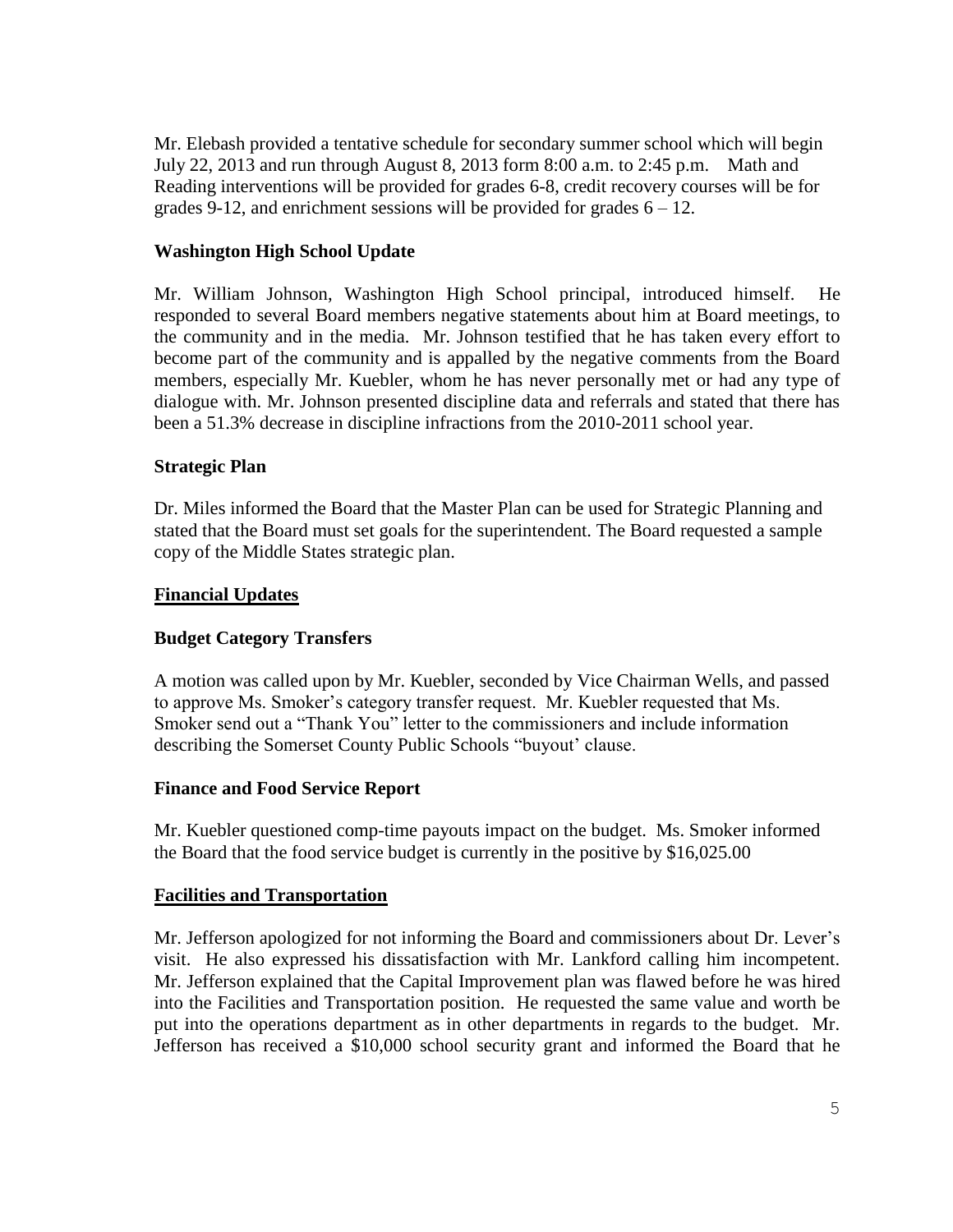would be receiving over \$400,000 in Washington Academy & High School renovation reimbursements.

Mr. Jefferson informed the Board that revisions are needed in the Transportation Policy, #200-18. Mr. Kuebler requested that the committee include input from the business sector.

Mr. Jefferson informed the Board that he was looking into the school crossing concerns of the community. Mr. Sumpter testified that he has noticed the problem and the entrance to Washington Academy & High School from Route 113 is a safety concern.

Vice Chairman Wells requested that the Board review the priorities of the School Safety report.

The Board was informed that the Crisfield Academy & High School's athletic fields were nearly complete and that the irrigation system had been repaired. Mr. Kuebler requested that the bleachers be repaired for Washington High School's first football game. He also requested a schedule of tasks and timeline of facility improvements for each school. Mr. Sumpter added that the bid proposals must include all repairs listed in previous bids.

Mr. Kuebler asked Mr. Jefferson to update the Board on the status of food quality improvement within the schools. Mr. Jefferson noted that five food service staff would be attending a culinary boot camp this summer. Those staff will then bring information back to the other food service staff on food quality improvement.

# **Human Resources**

# **New Hires, Retires, and Resignations**

A motion was called upon by Mr. Kuebler, seconded by Mr. Sumpter and passed to approve the Human Resources report presented by Ms. Beth Whitelock; motion carried unanimously. (*A copy of the report is attached to the formal minutes*)

# **Job Descriptions**

A motion was called upon by Mr. Kuebler, seconded by Mr. Sumpter and passed to accept the draft job descriptions of the Interim Assistant Superintendent of Instruction and the Interim Assistant Superintendent of Administration presented by Ms. Whitelock; motion carried unanimously

# **Superintendent and Board Member Comments**

The Board thanked the community for attending. Ms. Green-Gale and Chairman Miles added that the Board is listening to the community requests and concerns but need time to discuss before replying. Mr. Kuebler stated that it's all about student achievement.